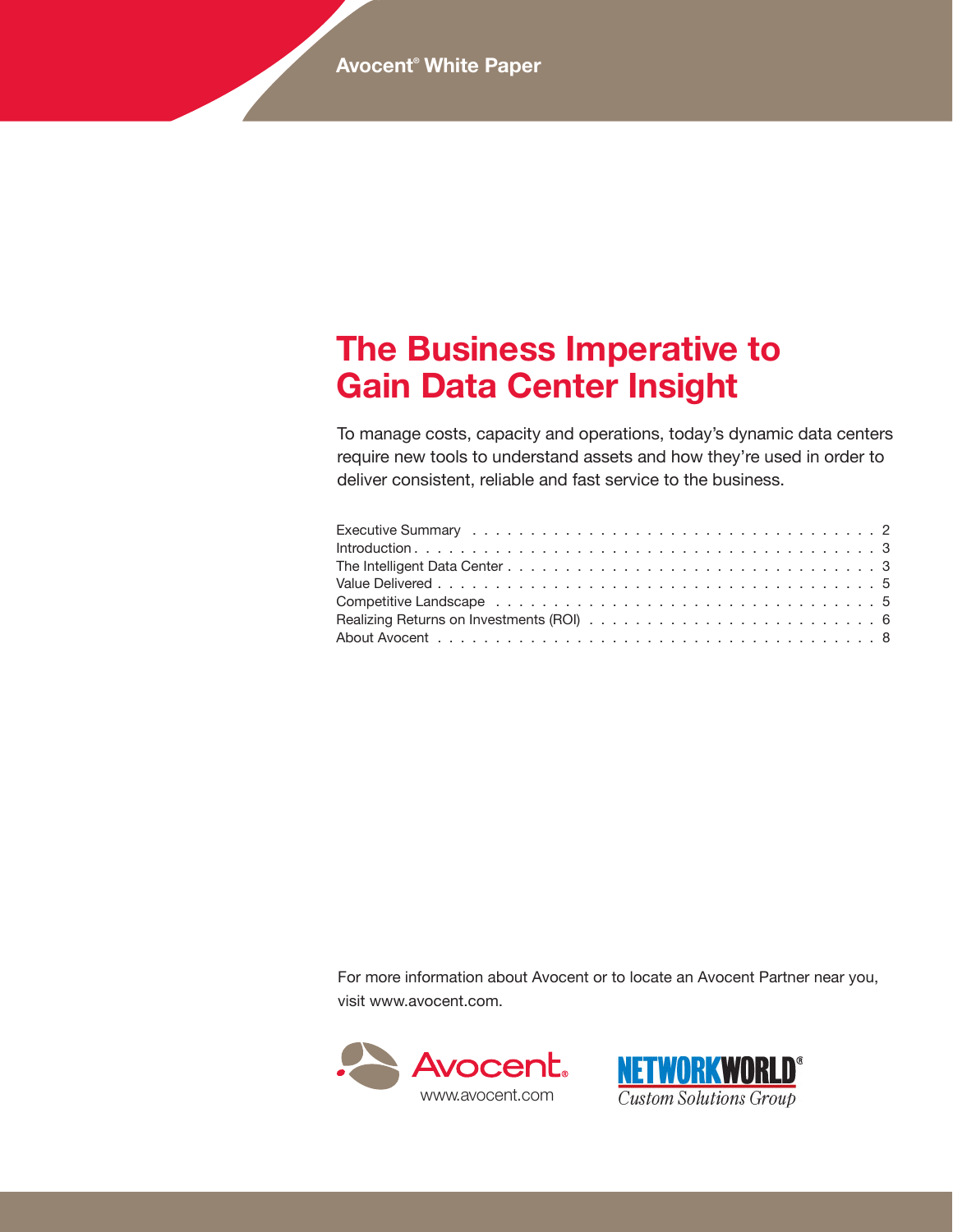# **Executive Summary**

The image of a data center as a glass house calls to mind a pristine environment — something to gaze at but never actually live in. Today's data center is far more dynamic. The days of mapping assets via flat files and handwriting in notebooks are over; they can't be used to plan capacity, power and cooling, or even maintenance in these active environments.

Data center operators require a new way to understand what's in the environment, where assets are, how they are being used and to whom they belong. Centralized and real-time, up-to-date documentation gives them the knowledge to make decisions that impact the business, including the ability to reduce power costs, decrease support expenses, quickly implement changes and make additions where necessary.

Considering today's budget constraints, finding areas where cost savings can be made is equally important as gaining insight into how to manage and adapt the infrastructure to meet the demand for new services — all without sacrificing reliability, performance or compliance requirements. Clearly, accurate asset knowledge, accountability and control are crucial to enhanced business value, but until now it's been nearly impossible to gain this insight in any comprehensive way.

Avocent is changing that with its portfolio of asset management solutions — this includes a new foundation that unifies a set of collaborative tools which enable data center and facilities managers to automatically track, assess, control and efficiently use data center assets. Avocent's asset management solutions offer an understanding of how assets are being used at every point in their lifecycle from inception to disposal. This insight provides organizations the ability to model, plan and design cost-effective, power-efficient and highly accountable data center infrastructures.

The Avocent Management Platform provides the framework for a single, integrated source of information for the management of IT assets. This framework is further leveraged by:

• Avocent's LANDesk Asset Lifecycle Manager to efficiently discover, account for and audit the ecosystem of assets within a structured repository.

- Avocent's MergePoint® Infrastructure Explorer, which provides up-to-date visual representation of data center assets and utilization.
- Avocent DSView® 3 software, providing remote management of both physical and virtual servers.

These Avocent solutions can function independently of each other. Avocent is continuously developing even tighter integration points, making this portfolio of collaborative technologies a unified solution that will make the process of understanding and managing data center assets increasingly seamless.

# **State of the Data Center**

The results of a recent independent survey conducted by Actionable Research for Avocent provide some insight into why organizations need a better way to visualize data center assets and their utilization. These findings indicate why modeling should be high on data center managers' agendas:

- 34 percent of existing data centers are being redesigned or refitted.
- 1/3 have implemented server virtualization for energy-saving goals.
- Just 55 percent can monitor power usage today, and then mostly only at the UPS system level.

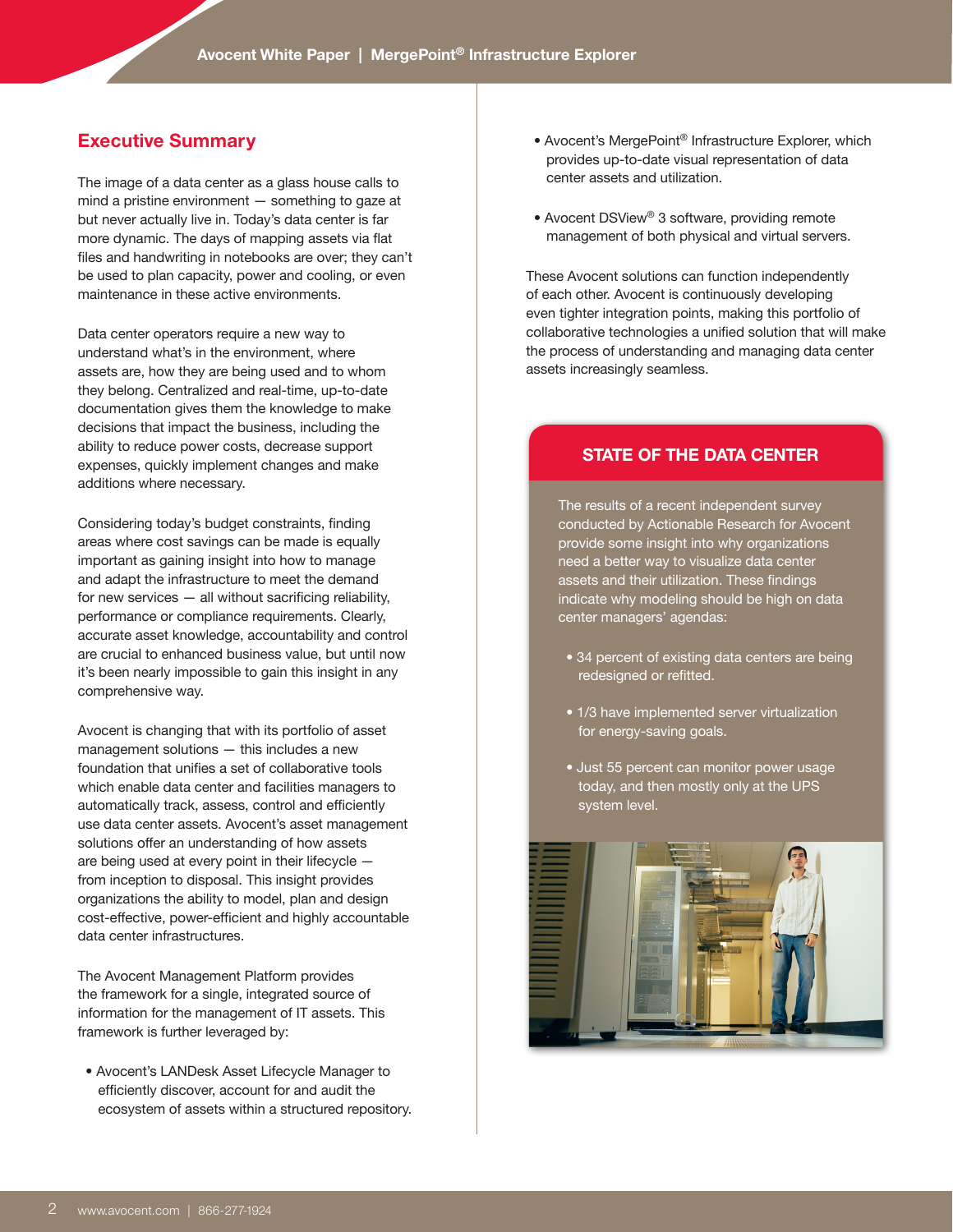# **Introduction**

To reduce costs, improve flexibility and increase business agility, enterprises for a long time have tried to bring best practices to their application infrastructures by integrating data silos and optimizing processes end to end. Now it's time to turn similar efforts to the data center. The old approach of using disconnected and sporadically updated flat files such as spreadsheets or diagrams can't support environments where:

- Business changes require a dynamic infrastructure to meet the needs of customers.
- Virtualization enables loads to shift dramatically.
- Power consumption spirals upward as new systems come online and unused legacy servers remain plugged in.
- Fuzziness in the relationships and dependencies of system components, applications and business lines create difficulties in meeting requests for change.

Data center scale and complexity grow as a company expands, challenging even seasoned data center professionals to make the right decisions to improve day-to-day operations. There may be defined policies and procedures to support regulatory compliance, but what about a similar approach to calculating assets, measuring constraints and modeling change?

Increasing rack density makes it critical to understand environmental characteristics around weight, heating, cooling and power. The costs of powering a data center are outpacing square footage costs, and managers need power consumption numbers for each device and rack to control these costs. Aging and less energy-efficient servers process loads at maximum capacity, and the combination of assets on a rack regularly exceeds the power facility's availability. Unless all these assets are understood, there's no way to properly redistribute equipment for data center optimization, and neither is there a way to carefully plan the addition of new assets for successful operations. Flat-file data center planning and management tools can't keep up with the need to dynamically discover and allocate data center devices for their most efficient use.

When there is no standard way to visualize assets and the information about them — including their relationships to other components and to financial and contractual details — an organization is exposed to unnecessary risks. For example, lacking insight into

warranty expiration dates may inadvertently cause a service contract on critical equipment to lapse. And, given current economic conditions, it's important for data center managers to control their budgets by charging back equipment to the departments that use it, and equally important for them not to rely on the personal knowledge and experience of staff when there is a possibility the data center workforce may have to be downsized.

Avocent's asset management portfolio addresses these challenges. Business value results when data center managers can quickly understand the current cost, lifecycle and assignment status of assets — as provided by Avocent's LANDesk Asset Lifecycle Manager — as well as when they are empowered to accurately plan capacity and assess the impact of planned changes on the data center, as MergePoint Infrastructure Explorer enables.

# **The Intelligent Data Center**

Two recent trends present prime opportunities to bring data centers into conformance with the best practices of IT operations management:

- Physical consolidation initiatives. Large companies often move data centers to a new facility as they bring together distributed assets to improve management and control. Virtualization often plays a key role in these efforts, creating additional planning requirements to ensure that dynamic load balancing and failover take into account rack capacity issues.
- **Expansion initiatives.** Growing businesses running up against data center limits may need to move to a new facility. If data center managers know the actual availability of resources versus what is *presumed* to be available, they'll be able to optimally exploit the new environments to support the business growth requirements.

MergePoint Infrastructure Explorer delivers the intelligence that data center managers need to model moves in a comprehensive and graphical display. With a built-in library of asset images and information of more than 250,000 devices, managers can feed visual simulations of rack and data center floor design to quickly test power, cooling and space scenarios. They also can map power and network connectivity from devices to power distribution units and network infrastructure.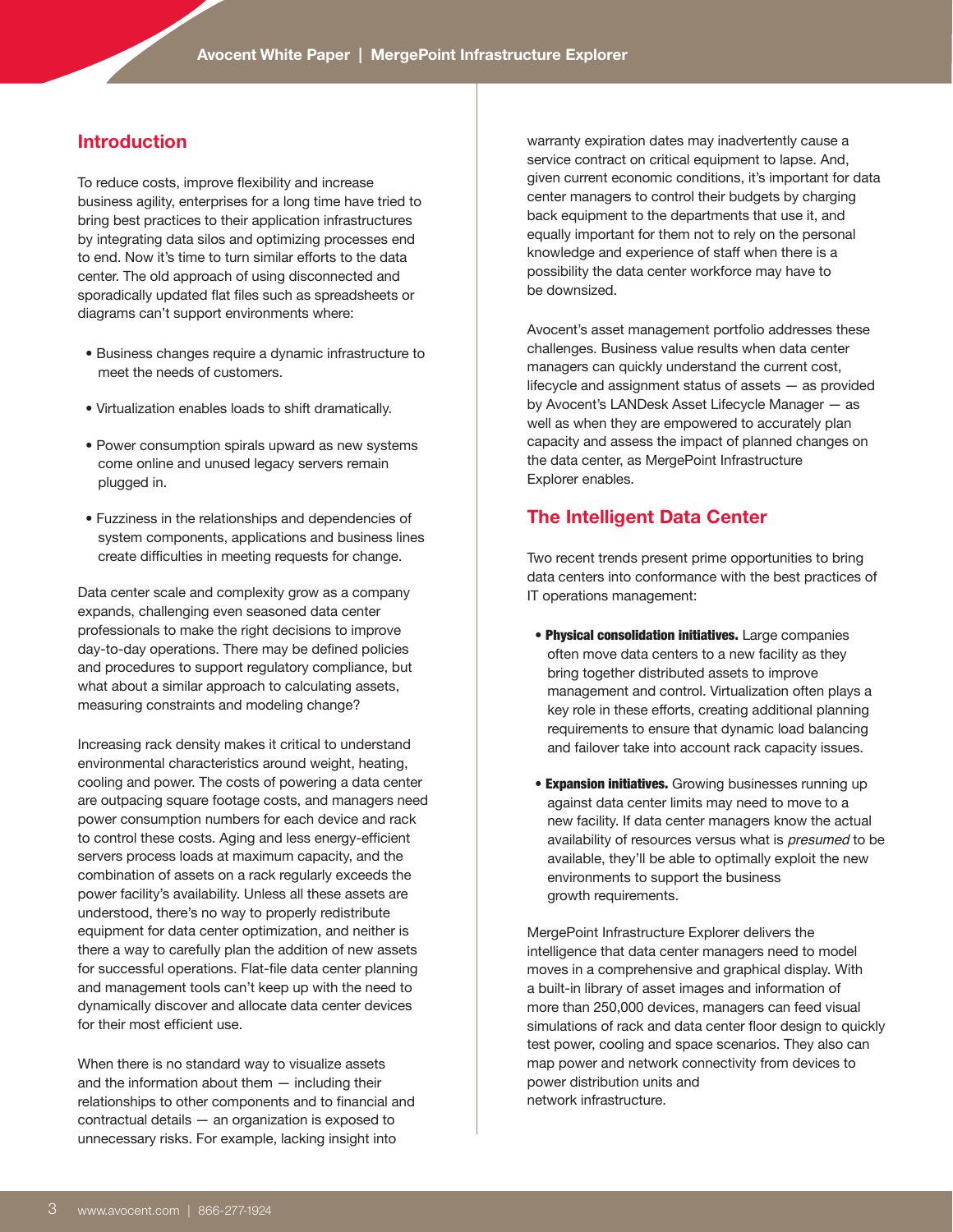



- Visual insight into data center, racks and individual IT elements within a rack
- Pre-defined asset image information library for 250,000 devices
- Replaces disparate tools and cumbersome methods for designing and planning infrastructure

Infrastructure Explorer is also the mechanism for continually maintaining policy compliance for thresholds for rack power, cooling, weight and connectivity, and to assess the impact of change requests so that business risk is minimized. Operations staff use Infrastructure Explorer to document physical changes to equipment and connectivity in real time, so that the actual data center and the virtual depiction of it are never out of sync.

There's more value to be found: Facilities managers gain an informed and accurate view of asset usage to plan power, cooling and additional space requirements. Errors and incidents are reduced as data center managers translate their plans to work order tickets that data center operators execute.

To deliver this business intelligence, data center managers can draw on the structured and validated data that Avocent's LANDesk Asset Lifecycle Manager incorporates. This data stretches from a business needs assessment even before a purchase order is issued, to device reconciliation with that order, and then beyond — to the asset's preparation for deployment, its upgrades, maintenance and reassignments, all the way to its disposal. All these steps are themselves guided and automated by the software's intelligent workflow capabilities.

Consistent, predictable and automated workflows — such as events (the arrival of a server at a loading dock, for example) that trigger a response, and the steps taken next to move the asset along in the tracking cycle — are driven by Asset Lifecycle Manager's integrated process manager.

Further, Avocent's LANDesk Asset Lifecycle Manager enables up-to-date reporting of assets by status, version, manufacturer, department or other user-defined requirements, along with service and audit history. Data center managers can use this information to maximize business service delivery and minimize service expenses, including:

- Reducing costs by understanding license, acquisition, support, service and other expenses associated with each asset.
- Reducing risk by ensuring that planned data center changes don't violate regulatory or security compliance or service-level requirements.
- Speeding appropriate changes that contribute to business value by having a complete picture of where assets are at any time in their lifecycle.

|                                                                          |                           |               |                   |                              |                          | One Of Sight                       |
|--------------------------------------------------------------------------|---------------------------|---------------|-------------------|------------------------------|--------------------------|------------------------------------|
| $\overline{a}$<br>$\alpha$                                               |                           |               |                   |                              | $\mathbf{O} =$           | <b>CO</b> Logard in an WSF(mehanip |
| Reports                                                                  | All panet request details |               |                   |                              |                          |                                    |
|                                                                          | <b>A</b> I am you         |               |                   | P. - Select a column- v ( Q. |                          |                                    |
| <b><i>CONTINUES</i> CALL AND </b>                                        | <b>Georgia</b>            | <b>Single</b> |                   |                              |                          |                                    |
| <b>Different</b>                                                         |                           |               |                   |                              | <b>Manufacturer</b> name |                                    |
| <b>In Cheese</b>                                                         | Instance ID               | Priceity      | <b>Asset type</b> | Catalog series name          |                          | Lifecycle state                    |
| <b><i>In China</i></b><br><b><i><i>i</i></i></b> Oferest                 |                           | 2.16%         | Lastro            | <b>Pawerbook Pro</b>         | Apple                    | Fullbad                            |
| <b><i>I-Otetrans</i></b>                                                 | a                         | 3 - Normal    | <b>CAN</b>        | Office Standard              | Sena                     | Onlined                            |
| il Objetister                                                            | ×                         | 3 - Normal    | Lastop            | Thinhoad 74 th               | Lening                   | <b>Fullbud</b>                     |
| <b><i>Distantial</i></b>                                                 | s                         | 3 - Normal    | Listop            | <b>HELANG</b>                | <b>Healatt Packard</b>   | Requested                          |
| <b>Charles</b>                                                           |                           | $2 - 16$ gh   | Menter            | Mentar - Jarge               |                          | Ordered                            |
| - The Ad areas of response delivery                                      | ×                         | 2.198p        | Lastra            | <b>Constool</b> , Pra        | Apple                    | Ordered                            |
| <b>D-</b> Seat nange                                                     | n                         | 3 - Normal    | Tax               | Lexmark appeal demon         | Learnach                 | Onlined                            |
| <b>IF LIT tehnism</b><br><b>District apet</b>                            | 33                        | 3 - Normal    | Eas               | Lexman, speed demon          | Leunark                  | Oxfored                            |
| <b>Annet types</b><br>Contracts<br><b>Catalog items</b><br>Criganization |                           |               |                   |                              |                          |                                    |
| <b>Purchasing</b><br><b>Supporting resources</b><br><b>Vendore</b>       |                           |               |                   |                              |                          |                                    |

Key Product Benefits: Avocent LANDesk Asset Lifecycle Manager

- Automates lifecycle workflows
- Maintains asset service history to help collect cost and maintenance data over time
- Accesses full audit history: status changes, actions, times, people and dates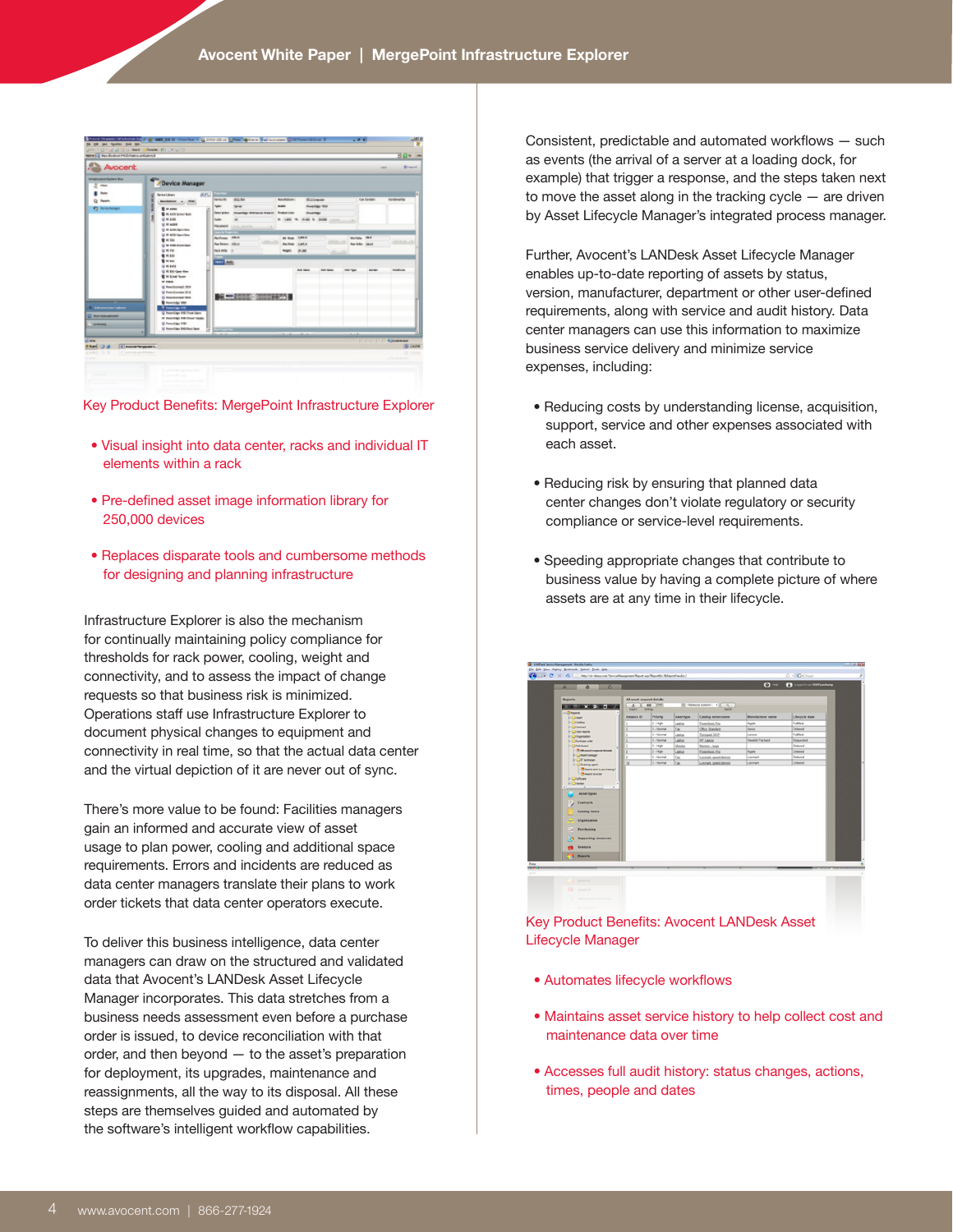## **Value Delivered**

The work of data center teams in recent years has been shaped in large part by virtualization, consolidation, system standardization and automation efforts. Moving forward, especially in the midst of a recession, professionals who maintain technology infrastructures "need to accelerate efforts [they] have under way that drive cost and inefficiency out of [their] environment," according to a recent Forrester Research report titled "Infrastructure and Operations Professionals: Must-Read Research In An Economic Downturn."

#### **Effective it asset management**

An efficient asset repository is key to supporting an effective IT Asset Management (ITAM) project. IT service management disciplines are underpinned by the reconciliation of assets to purchase orders, and software installs to license assignments, as well as other requirements, such as attaching warranty information and associated data to assets and ensuring their proper distribution.

When creating your asset repository, you need to:

- Define business needs for future growth and user requests.
- Select and structure data including physical, technological, contractual and financial aspects by well-defined rules and conditions.
- Track asset lifecycle status: order placement; arrival; preparation; maintenance; reassignment; retirement; disposal.
- Relate associated assets to avoid change that leads to service disruptions.
- Implement process control for data creation and change.
- Make results actionable through query and report facilities.

To be most effective, data center managers need tools that speed asset analysis to guide deployment, reuse or de-commissioning. Staff can lower bottom-line costs simply by identifying offline ghost servers that often live on after the application they once ran was virtualized elsewhere, or moving heavy processing loads to more power-efficient systems.

Asset information becomes leveraged when data center managers can make business decisions based on what they now know about asset utilization, warranty status, power consumption or any other factor exposed by Infrastructure Explorer and Avocent's LANDesk Asset Lifecycle Manager. The ability to assess operations in this way  $-$  and then act on that insight  $-$  is fundamental to delivering IT as a reliable service.

#### **Competitive Landscape**

The ability for Infrastructure Explorer to not only function independently but to also integrate with other widely deployed Avocent solutions, such as DSView 3 software, sets it apart in the emerging market of products that visually document data center assets and utilization.

Assessment and action is the power of using Infrastructure Explorer in collaboration with technology such as DSView 3 software, which is used by 94 percent of Fortune 100 companies to securely and remotely manage their infrastructures. One DSView 3 user reports that data center staff can now work anytime at the office or remotely, using a single managment interface to connect to any port. When organizations match granular insight into assets for capacity planning with the ability to easily manage them, the opportunities to realize even greater productivity returns are multiplied. DSView 3 integration means Infrastructure Explorer users can launch KVM or serial sessions to assets connected with Avocent hardware, transforming the tool from a visual planning and recording system to a functional interaction with the environment.

Furthermore, Infrastructure Explorer delivers additional capabilities for organizations that have more mature IT operations and planning practices, and that want to refine their control over service delivery. It will integrate with existing change management processes and asset management solutions, including Avocent's LANDesk Asset Lifecycle Manager — making plain the business function of assets and the relationships among them.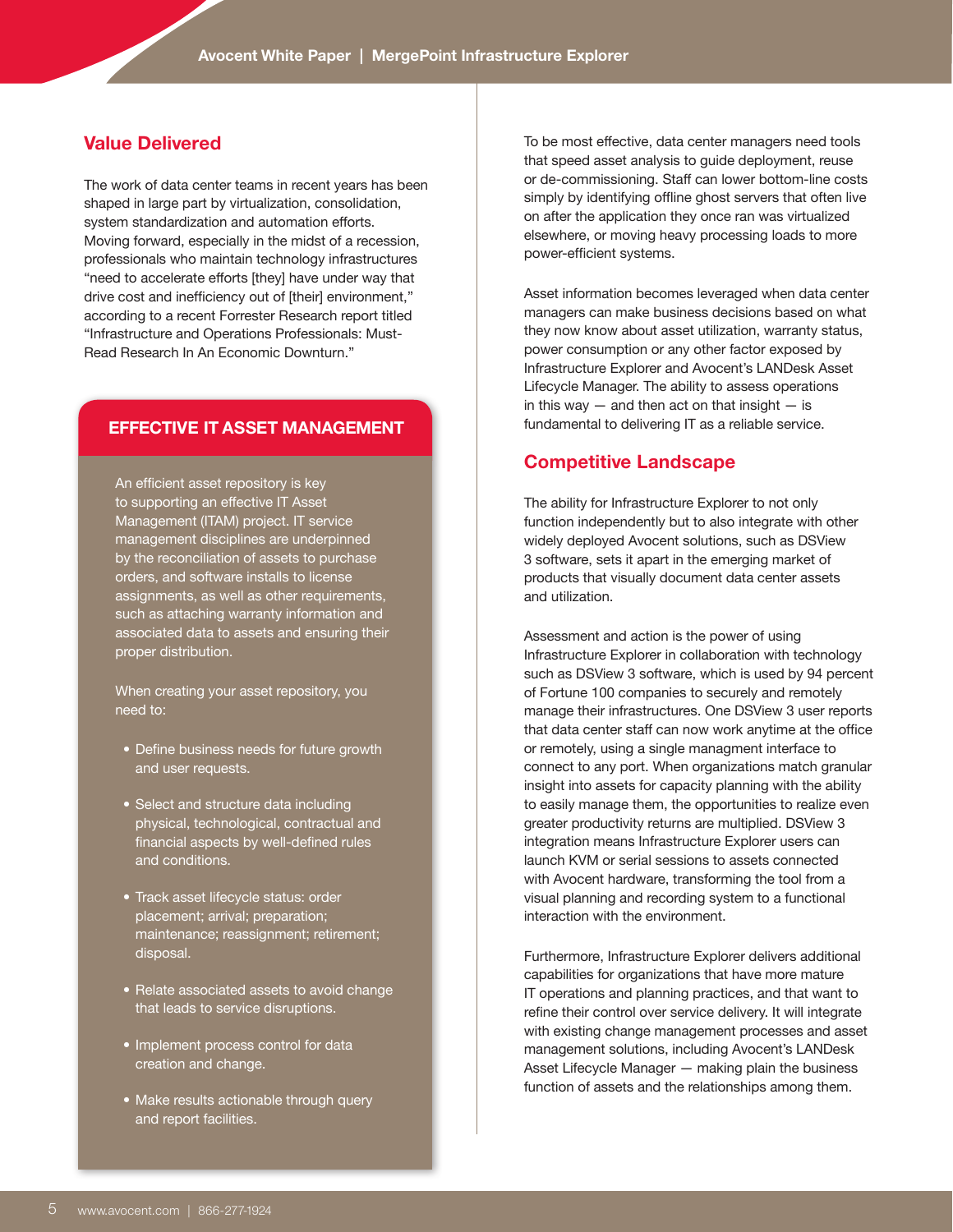

Key Product Benefits: MergePoint Infrastructure Explorer

- Presents available capacity and potential issues for space, power, weight, heat/cooling and network
- Ability to run multiple what-if scenarios around data center adds and changes
- Execution enabled via integration with widely used DSView 3 management software

While organizations can use any system to manage their assets' lifecycle in conjunction with Infrastructure Explorer, they will expedite processes using Avocent's LANDesk Asset Lifecycle Manager, which delivers:

- A top-tier discovery engine with context and relationship awareness.
- The ability to build automated management processes on top of the repository.
- The capability to analyze repository data to lower costs and improve business value of assets.

Data center managers can tap this value from a solution that works out of the box, with best practices content packs and straightforward access to features. In that respect, Avocent's LANDesk Asset Lifecycle Manager is a much needed alternative to managing assets in flat-list silos and to high-cost solutions that require extensive consulting engagements before users can realize results.

# **Realizing Returns on Investments**

Managing growing hardware assets is a major challenge that data center operators face, and new technologies can pose an added challenge.

For instance, according to a recent IDG Research Services study, 26% of respondents said that "increased management complexity" was a factor that is limiting their organization's ability to achieve greater ROI on its server virtualization initiatives. ROI is a critical factor for every company, particularly in today's economy. Avocent's DSView 3, LANDesk® and PM Series power distribution units have shown their significant ROI to customers.

Consider, for example, that in the average data center today, industry studies show that many hardware assets can go unaccounted for. A recent IDG Research Services study brings this point home. According to the study, 59 percent of organizations consider "controlling device and application proliferation" an important part of building an effective information management strategy. However, only 39 percent rate themselves effective at that task.

These invisible assets add maintenance costs. Asset Lifecycle Manager offers a solution. It identifies all assets and helps correct the mismanagement of underused assets that rob the bottom line, or that make it impossible for IT to identify ownership and be accurately compensated for providing services to them.



Key Product Benefits: Avocent's LANDesk Asset Lifecycle Manager

- Aggregates data from multiple sources
- Relates assets to other resources and financial, contractual components
- Organizes data by department or cost center to use in research and planning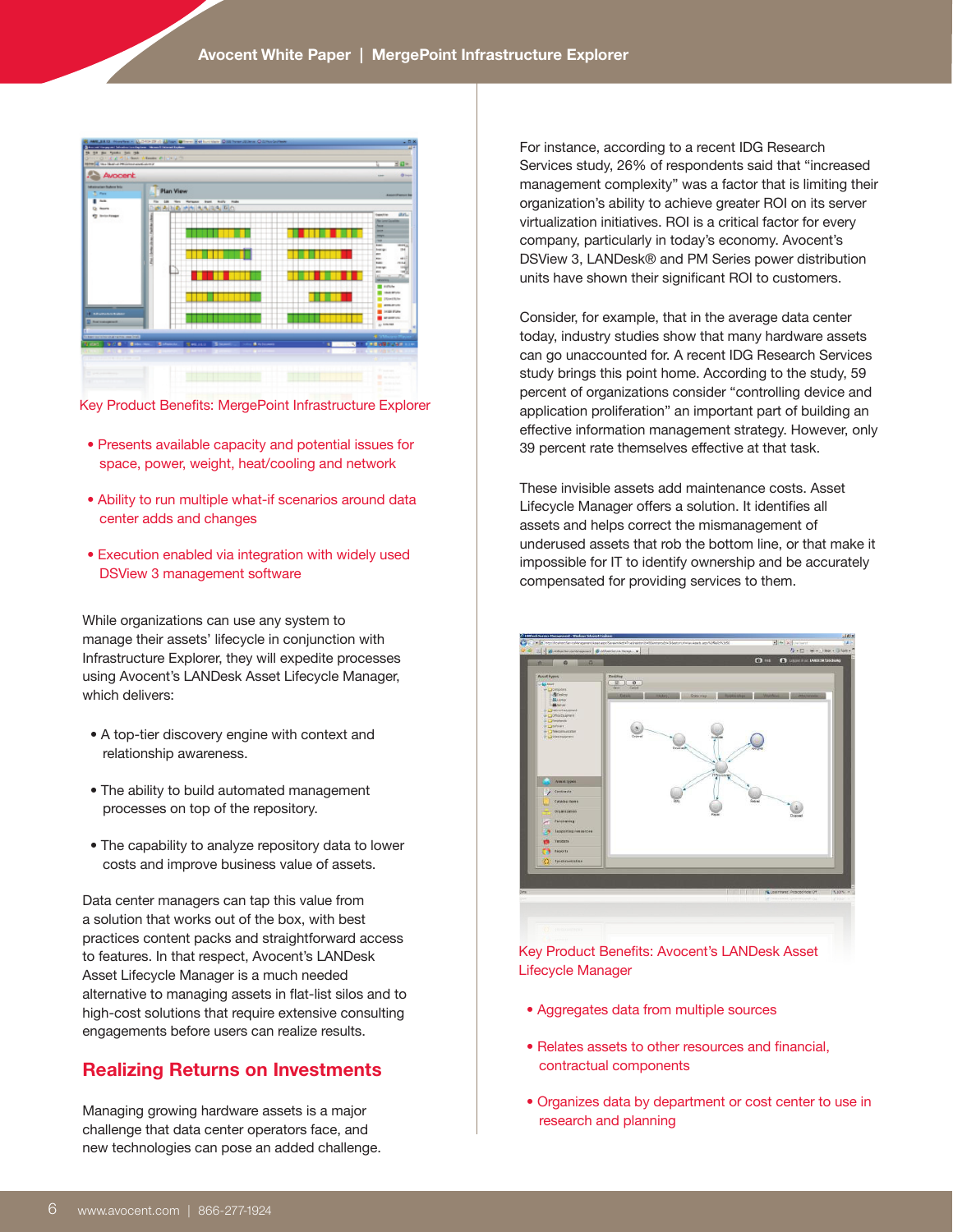Infrastructure Explorer is set to continue the ROI story in a number of ways. Businesses need the ability to quickly react to the changing dynamics of the market or customer base, and Infrastructure Explorer can synchronize the data center, facilities and C-level executive staff to move the business forward. The fluid nature of business requires that managers have insight into what they have, where they have it and the power and space requirements and thresholds of assets. With Infrastructure Explorer, managers have quick access to information to model and optimize the environment to make way for incoming infrastructure changes.

Much of the ROI to be realized from the Avocent asset management portfolio comes from the contribution that Infrastructure Explorer and Avocent's LANDesk Asset Lifecycle Manager make to speeding business:

- Visual modeling of and detailed information about data center assets significantly reduces the time to respond to issues, plan changes and ensure assets are efficiently utilized at every point in their lifecycle across the environment.
- The ability to create multiple what-if scenarios for changes and additions means data center managers have ready insight into optimal configurations that take into account space, power, weight, heating/cooling and network requirements.
- Infrastructure Explorer's extensive equipment library makes it fast and easy to define infrastructure models and assess the impact of change. Being able to search for assets in multiple ways — including business line owners — also enables data center managers to efficiently support chargeback models.

The other side of the ROI story is lowering costs. Obviously, centralizing and standardizing data center asset documentation is more cost-effective than trying to merge information from disparate tools on a case-by-case basis.

But there's also ROI to be realized in labor costs. Conducting physical inventories two or three times a year isn't an efficient use of manpower. Then, that information winds up being outdated shortly after it's entered in a spreadsheet.

Not only that, but centralizing and standardizing this data will also enable data centers to scale without having to add additional staff — certainly a concern in a difficult economy. Equally important, intelligent workflow as enabled by the process manager within Asset Lifecycle Manager reduces the amount of user intervention required to perform routine lifecycle tasks, from procurement to backup to matching.

The combination of operating more dynamic data centers, cutting costs and maturing practices for service delivery all factor into reasons to learn more about Avocent's MergePoint Infrastructure Explorer and LANDesk Asset Lifecycle Manager. For more information, visit www.avocent.com.